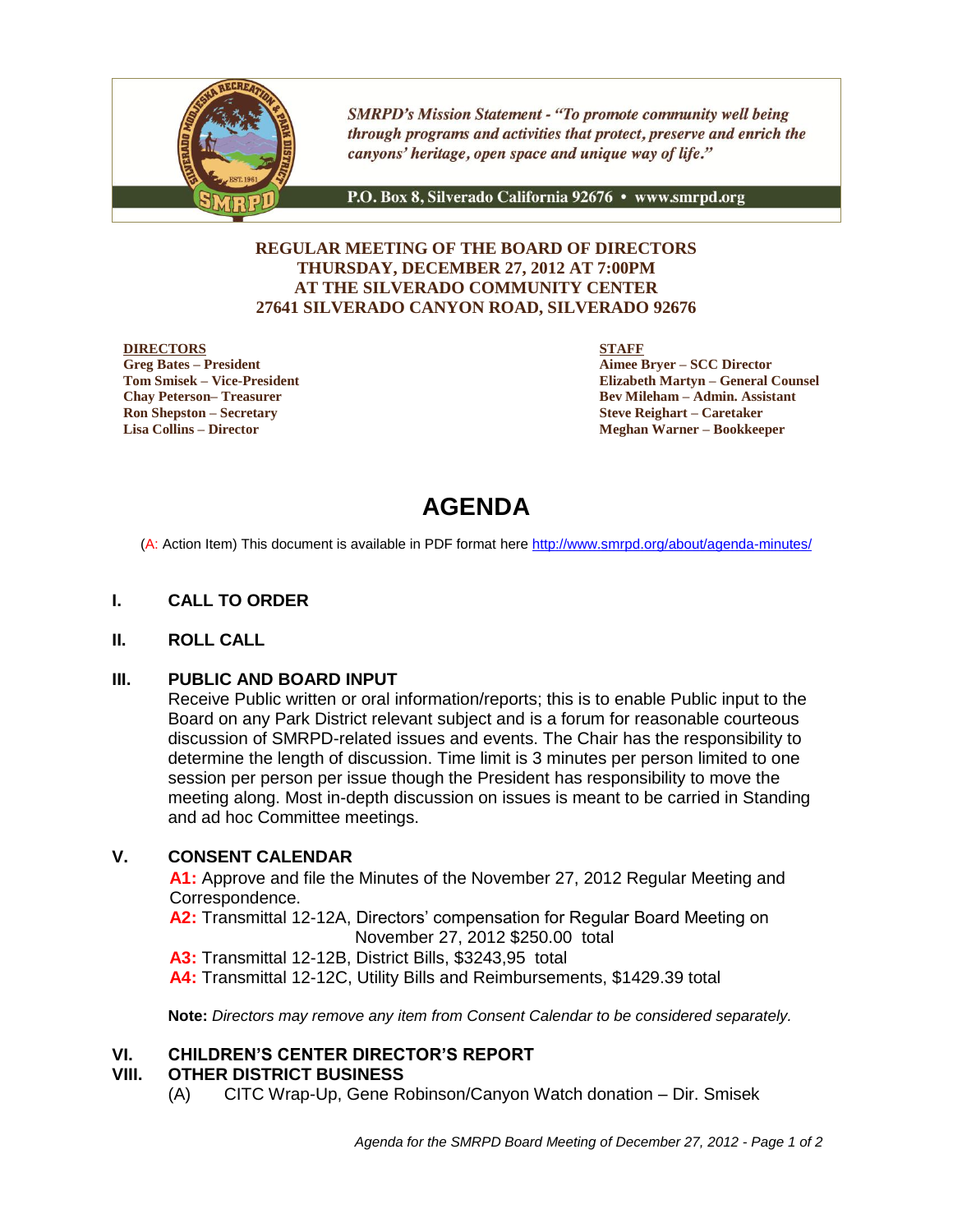- (B) Committee Assignments (see "COMMITTEES" below) Dir. Bates
- (C) Appoint board Treasurer Dir Bates
- (D) Bank signature card assignments Dir Bates
- (E) Preliminary Budget Distribution Dir Bates

### **IX. COMMITTEES**

*NOTE: There will be no discussion of Committee issues unless agendized below or added to the Agenda by majority vote of the Board in Section III to address issues that require immediate attention for reasons to be explained in the motion to add. Other comments can be made under Director Comments.*

#### **STANDING COMMITTEES AND REPRESENTATIVES:**

- (A) **RECREATION** (Collins, Peterson)
- (B) **FINANCE** (Peterson, Bates)
- (C) **PERSONNEL** (Shepston, Collins)
- (D) **OPEN SPACE AND TRAILS** (Shepston, Bates)
- (E) **FACILITIES MAINTENANCE AND SAFETY** (Bates, Peterson)

## **AD HOC COMMITTEES & REPRESENTATIVES:**

- (F) **ISDOC REPRESENTATIVE (**Shepston)
- (G) **PRESERVATION & RESTORATION** (Smisek)
- (H) **COMMUNICATIONS & DISTRICT OUTREACH** (Smisek)
- (I) **SILVERADO CHILDREN'S CENTER** (Collins, Shepston) **Children's Center Advisory Committee** (Collins, Peterson, Bryer) (Public Members: Dawn Lynch, Julia Jones-Tester, Deborah Johnson)

## **X. DIRECTOR'S COMMENTS**

Pursuant to Government Code §54954.2 members of the Board of Directors or Staff may ask questions for clarification, make brief announcements, make brief reports on their activities. The Board or a Board member may provide a reference to Staff or other resources for factual information, request Staff to report back at a subsequent meeting concerning any matter, or direct that a matter of business be placed on a future Agenda.

- (1) Director Smisek
- (2) Director Collins
- (3) Director Bates
- (4) Director Shepston
- (5) Director Peterson

#### **XI. ADJOURNMENT**

The next regular meeting of the Board of Directors will be at the Silverado Community Center, 27641 Silverado Canyon Road at 7:00 PM on January 22, 2012.

Materials related to an item on this agenda submitted after distribution of the agenda packet are either available for public inspection at the Silverado Library, and posted on the SMRPD website at <http://www.smrpd.org/>about/agenda-minutes/. Materials prepared by SMRPD will be available at the meeting, those provided by others after the meeting.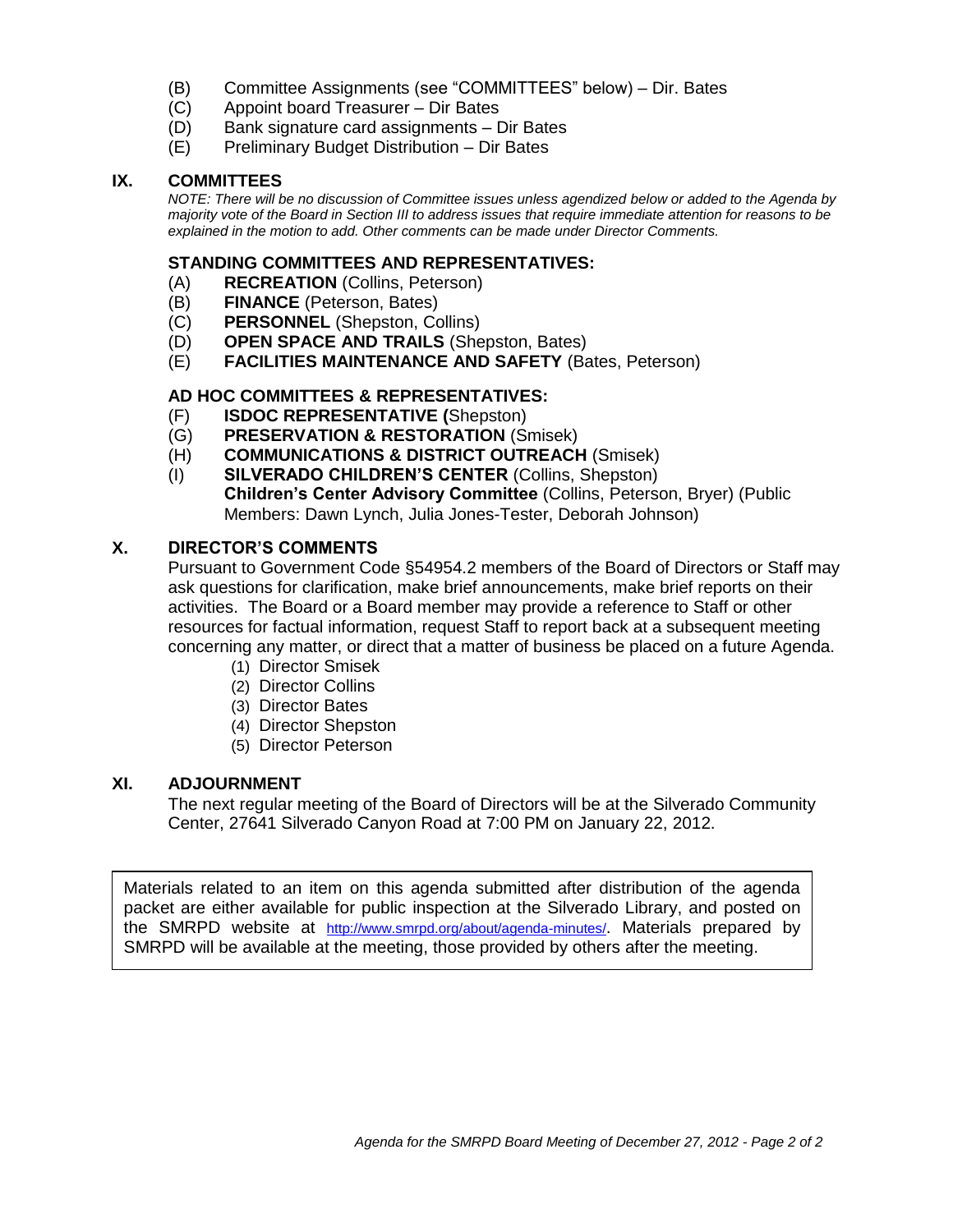## **LOCALLY GOVERNED DISTRICT DATE: 12/23/12 CLAIMS TRANSMITTED FOR PAYMENT REPORT 12-12A**

PO Box 8 DRAW THIS CHECK FROM

Sil-Mod Rec. and Parks Dist. THE COUNTY AUDITOR IS AUTHORIZED TO Silverado, CA 92676 **FUND: 728 BUDGET CONTROL: 728** 

| PAYEE NAME AND ADDRESS<br>SOCIAL SECURITY /TAX ID                                                                      | <b>DATE</b><br><b>INVOICE#</b> | <b>DEPT</b><br><b>V700</b> | <b>OBJT</b><br>REV/<br><b>BS ACCT</b> | <b>UNIT</b><br>900 |          | <b>AMOUNT</b>  | <b>AC'S USE ONLY</b><br>DOC NUMBER | SC |
|------------------------------------------------------------------------------------------------------------------------|--------------------------------|----------------------------|---------------------------------------|--------------------|----------|----------------|------------------------------------|----|
| <b>VC-4415</b><br><b>Brett Peterson</b><br>P.O. Box 613<br>Silverado, CA 92676                                         | 11/27/2012                     | <b>V700</b>                | 0100                                  | 900                | \$       | 50.00          |                                    |    |
| <b>VC-4543</b><br><b>Martin Weel</b><br>28614 Modjeska Canyon Road                                                     | 11/27/2012                     | <b>V700</b>                | 0100                                  | 900                | \$<br>\$ | 50.00<br>50.00 | 1099                               |    |
| Modjeska, CA 92676<br><b>VC-9989</b><br>Ron Shepston<br>P.O. Box<br>31311 Silverado Canyon Road<br>Silverado, CA 92676 | 11/27/2012                     | <b>V700</b>                | 0100                                  | 900                | \$<br>\$ | 50.00<br>50.00 | 1099                               |    |
| <b>VC-9990</b><br><b>Greg Bates</b><br>28100 Modjeska Canyon Road<br>Modjeska, CA 92676                                | 11/27/2012                     | <b>V700</b>                | 0100                                  | 900                | \$<br>\$ | 50.00<br>50.00 | 1099                               |    |
| <b>VC-1539</b><br><b>Tom Smisek</b><br>P.O. Box 374<br>Silverado, CA 92676                                             | 11/27/2012                     | <b>V700</b>                | 0100                                  | 900                | \$<br>\$ | 50.00<br>50.00 | 1099                               |    |
|                                                                                                                        |                                |                            |                                       |                    | \$       | 50.00          | 1099                               |    |

The claims listed above totaling **\$250.00** of the Board of Directors of this District and I certify that the payees named who are described in Government Code Section 3101 have taken an oath or affirmation required by Government Code Section 3102. are approved for payment pursuant to an order entered in the Minutes

\_\_\_\_\_\_\_\_\_\_\_\_\_\_\_\_\_\_\_\_\_\_\_\_\_\_\_\_\_\_ \_\_\_\_\_\_\_\_\_\_\_\_\_\_\_\_\_\_\_\_\_\_\_\_\_\_\_\_\_\_\_\_\_ \_\_\_\_\_\_\_\_\_\_\_\_\_\_\_\_\_\_\_\_\_\_\_\_\_\_\_\_\_\_\_\_\_\_

APPROVED BY **COUNTERSIGNED BY** ATTESTED AND/OR COUNTERSIGNED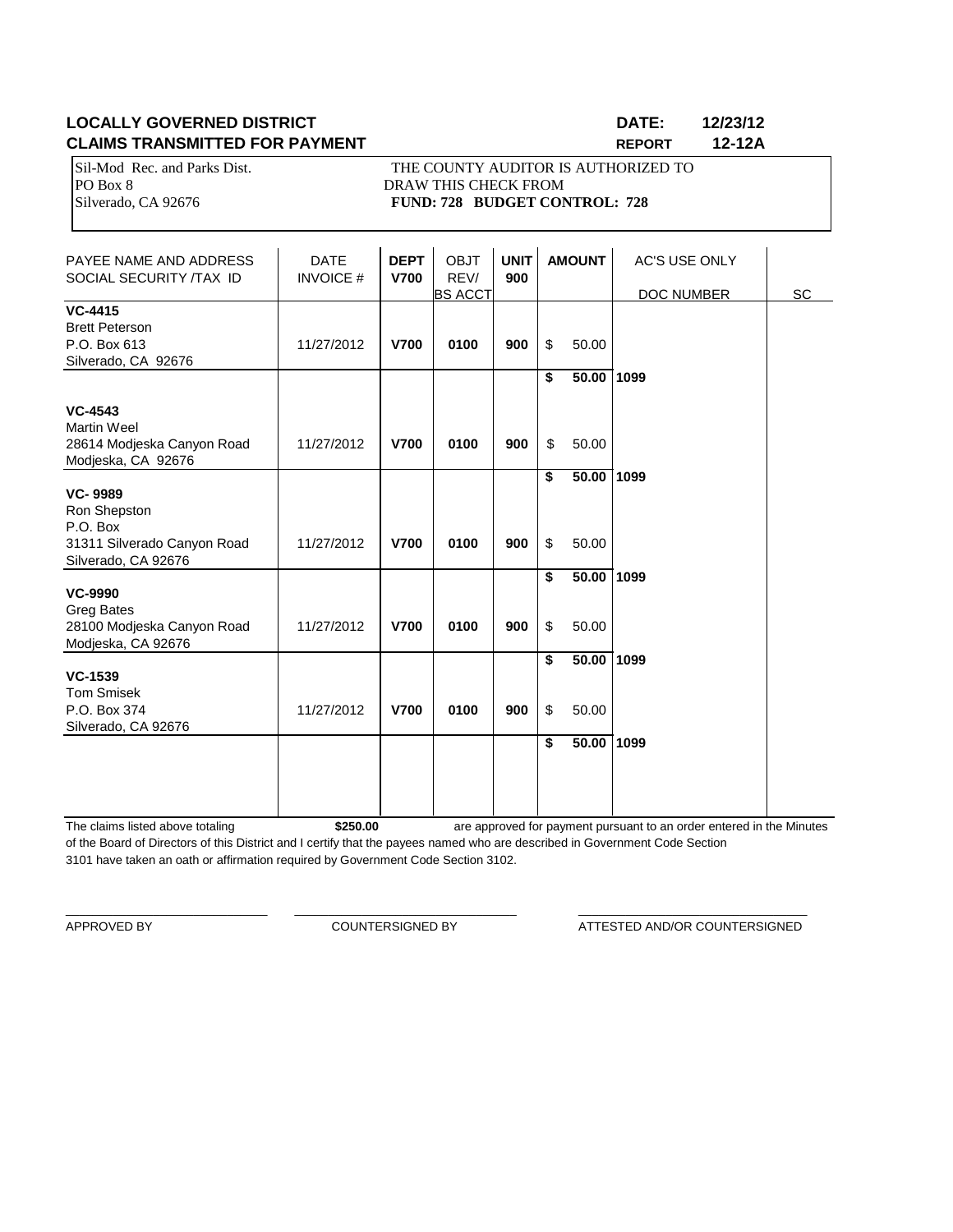| Sil-Mod Rec. and Parks Dist.<br>P.O.Box 8                                                      | THE COUNTY AUDITOR IS AUTHORIZED TO<br>DRAW THIS CHECK FROM FUND: 728 BUDGET CONTROL: 728 |                                                          |                                |                          |                                          |                             |    |
|------------------------------------------------------------------------------------------------|-------------------------------------------------------------------------------------------|----------------------------------------------------------|--------------------------------|--------------------------|------------------------------------------|-----------------------------|----|
| PAYEE NAME AND ADDRESS<br>SOCIAL SECURITY /TAX ID                                              | DATE<br><b>INVOICE#</b>                                                                   | <b>DEPT</b><br><b>V700</b>                               | OBJT<br>REV/<br><b>BS ACCT</b> | <b>UNIT</b><br>900       | <b>AMOUNT</b>                            | AC'S USE ONLY<br>DOC NUMBER | SC |
| <b>VC-2027</b><br>COOKSMITH LANDSCAPING<br>P.O. BOX 5606<br>ORANGE, CA 92863                   | <b>INVOICE #91333</b><br>INVOICE #91420<br>INVOICE #91317<br><b>INVOICE #91405</b>        | <b>V700</b><br><b>V700</b><br><b>V700</b><br><b>V700</b> | 1400<br>1400<br>1400<br>1400   | 900<br>900<br>900<br>900 | \$340.00<br>\$8.00<br>\$235.00<br>\$8.00 |                             |    |
|                                                                                                |                                                                                           |                                                          |                                |                          | \$591.00                                 |                             |    |
| <b>VC-2760</b><br><b>MEGHAN WARNER</b><br>P.O. BOX 177<br>SILVERADO, CA 92676                  | <b>INVOICE #12-167</b>                                                                    | <b>V700</b>                                              | 1900                           | 900                      | \$250.00<br>$$250.00$ 1099               |                             |    |
| <b>VC-2865</b><br><b>STEVE REIGHART</b><br>27641 SILVERADO CANYON ROAD<br>SILVERADO, CA 92676  | <b>INVOICE #100017</b><br><b>INVOICE #100018</b>                                          | <b>V700</b><br><b>V700</b>                               | 1900<br>1900                   | 900<br>900               | \$450.00<br>\$607.50                     |                             |    |
|                                                                                                |                                                                                           |                                                          |                                |                          | \$1,057.50 1099                          |                             |    |
| VC-6773<br>LEWIS BISBOIS BISGAARD & SMITH<br>221 N. FIGUEROA ST #1200<br>LOS ANGELES, CA 90012 | INVOICE DATED: 10/29/12                                                                   | <b>V700</b>                                              | 1900                           | 900                      | \$1,145.45                               | 1099                        |    |
| <b>VC-8557</b><br><b>ISDOC</b><br>C/O JOAN FINNEGAN<br>258 SHERWOOD STREET                     | <b>2013 DUES</b>                                                                          | V700                                                     | 1600                           | 900                      | \$1,145.45<br>\$200.00                   |                             |    |
| COSTA MESA, CA 92627                                                                           |                                                                                           |                                                          |                                |                          | \$200.00                                 |                             |    |
|                                                                                                |                                                                                           |                                                          |                                |                          |                                          |                             |    |
|                                                                                                |                                                                                           |                                                          |                                |                          |                                          |                             |    |
|                                                                                                |                                                                                           |                                                          |                                |                          |                                          |                             |    |
|                                                                                                |                                                                                           |                                                          |                                |                          |                                          |                             |    |
|                                                                                                |                                                                                           |                                                          |                                |                          |                                          |                             |    |
|                                                                                                |                                                                                           |                                                          |                                |                          |                                          |                             |    |
|                                                                                                |                                                                                           |                                                          |                                |                          |                                          |                             |    |

The claims listed above totaling **1996 3,243.95 are approved for payment pursuant to an order entered in the Minutes** 

of the Board of Directors of this District and I certify that the payees named who are described in Government Code Section 3101 have taken an oath or affirmation required by Government Code Section 3102.

 $\_$  , and the set of the set of the set of the set of the set of the set of the set of the set of the set of the set of the set of the set of the set of the set of the set of the set of the set of the set of the set of th

APPROVED BY **A PEROVED BY** COUNTERSIGNED BY **COUNTERSIGNED BY** ATTESTED AND/OR COUNTERSIGNED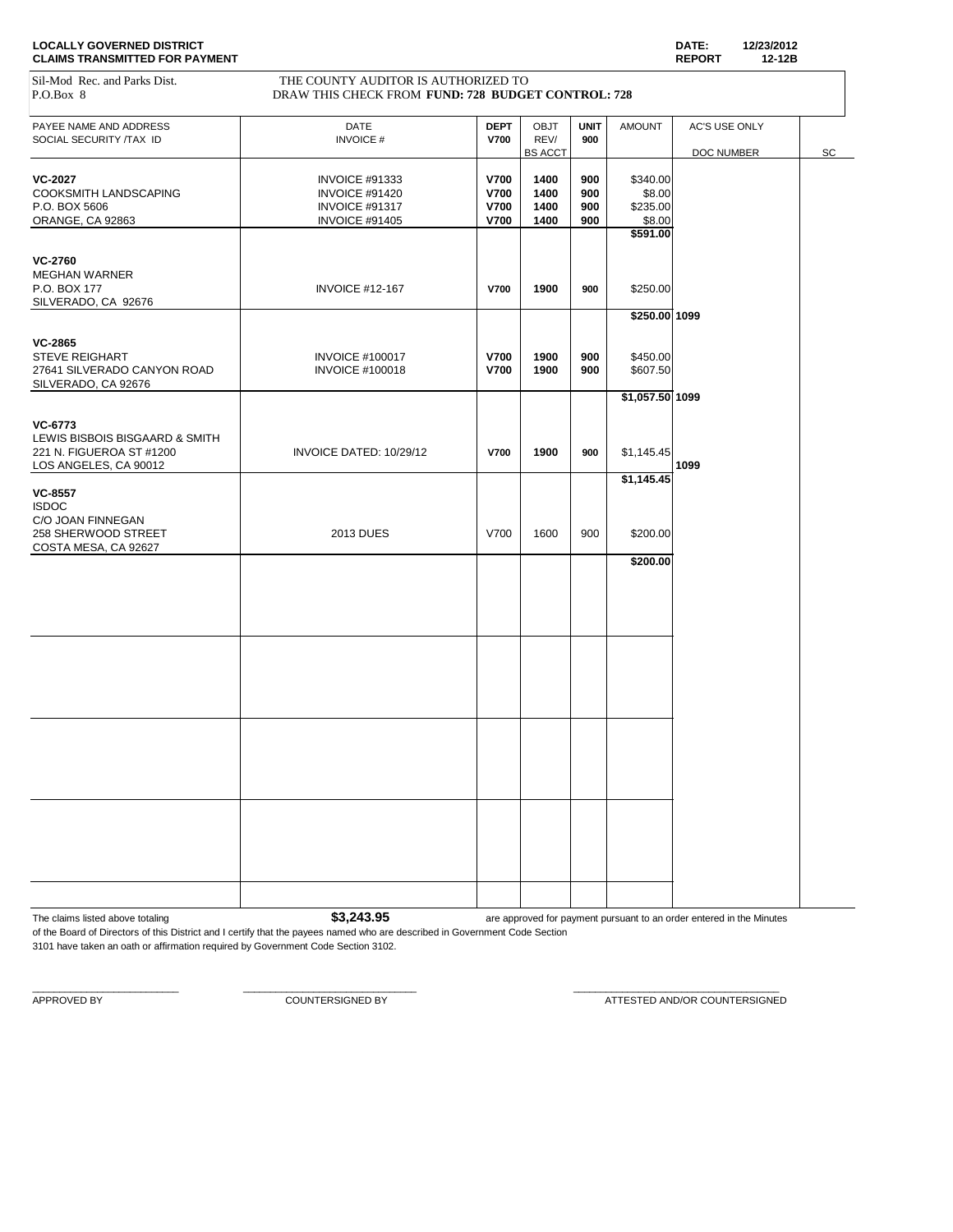#### **LOCALLY GOVERNED DISTRICT DATE: 12/23/12 CLAIMS TRANSMITTED FOR PAYMENT**

| <u>ULAINU TIVANUMITTEPT UN FATMENT</u>            |                                                    |                           |                     |                    |               | <b>INLI VINT</b><br>14-14V |    |
|---------------------------------------------------|----------------------------------------------------|---------------------------|---------------------|--------------------|---------------|----------------------------|----|
| Sil-Mod Rec. and Parks Dist.                      | THE COUNTY AUDITOR IS AUTHORIZED TO                |                           |                     |                    |               |                            |    |
| P.O.Box 8                                         | DRAW THIS CHECK FROM FUND: 728 BUDGET CONTROL: 728 |                           |                     |                    |               |                            |    |
|                                                   |                                                    |                           |                     |                    |               |                            |    |
| PAYEE NAME AND ADDRESS<br>SOCIAL SECURITY /TAX ID | DATE<br><b>INVOICE#</b>                            | <b>DEP</b><br><b>V700</b> | <b>OBJT</b><br>REV/ | <b>UNIT</b><br>900 | <b>AMOUNT</b> | AC'S USE ONLY              |    |
|                                                   |                                                    |                           | <b>BS ACCT</b>      |                    |               | DOC NUMBER                 | SC |
|                                                   | <b>REIMBURSEMENT OF CHECK #2013</b>                |                           |                     |                    |               |                            |    |
| VC-1672                                           | <b>PAID TO: JANI-KING</b>                          |                           |                     |                    |               |                            |    |
| SMRPD (BofA Account)                              | INVOICE #LAX12120416                               | <b>V700</b>               | 1400                | 900                | \$226.58      |                            |    |
| P.O. Box 8                                        | <b>INVOICE #LAX12120423</b>                        | <b>V700</b>               | 1400                | 900                | \$224.13      |                            |    |
| Silverado, CA 92676                               |                                                    |                           |                     |                    |               |                            |    |
|                                                   |                                                    |                           |                     |                    | \$450.71      |                            |    |
| <b>VC-1672</b>                                    | <b>REIMBURSEMENT OF CHECK #2014</b>                |                           |                     |                    |               |                            |    |
| SMRPD (BofA Account)                              | <b>PAID TO: WASTE MANAGEMENT</b>                   |                           |                     |                    |               |                            |    |
| P.O. Box 8                                        | INVOICE #0061430-2884-0 V700                       |                           | 2800                | 900                | \$212.84      |                            |    |
| Silverado, CA 92676                               |                                                    |                           |                     |                    |               |                            |    |
|                                                   | <b>REIMBURSEMENT OF CHECK #2015</b>                |                           |                     |                    | \$212.84      |                            |    |
| VC-1672                                           | <b>PAID TO: IRWD</b>                               |                           |                     |                    |               |                            |    |
| SMRPD (BofA Account)                              | METER #55418830 11/2012                            | <b>V700</b>               | 2800                | 900                | \$9.30        |                            |    |
| P.O. Box 8                                        | METER #51441202 11/2012                            | <b>V700</b>               | 2800                | 900                | \$71.39       |                            |    |
| Silverado, CA 92676                               | METER #56569388 11/2012                            | <b>V700</b>               | 2800                | 900                | \$111.95      |                            |    |
|                                                   | <b>REIMBURSEMENT OF DEBITS</b>                     |                           |                     |                    | \$192.64      |                            |    |
| VC-1672                                           | <b>PAID TO: SCE</b>                                |                           |                     |                    |               |                            |    |
| SMRPD (BofA Account)                              | ACCOUNT #2-25-699-8121 11/2012                     | <b>V700</b>               | 2800                | 900                | \$72.22       |                            |    |
| P.O. Box 8                                        | ACCOUNT #2-32-988-1767 11/2012                     | <b>V700</b>               | 2800                | 900                | \$361.98      |                            |    |
| Silverado, CA 92676                               |                                                    |                           |                     |                    |               |                            |    |
|                                                   | <b>REIMBURSEMENT OF DEBITS</b>                     |                           |                     |                    | \$434.20      |                            |    |
| <b>VC-1672</b>                                    | PAID TO: AT&T                                      |                           |                     |                    |               |                            |    |
| SMRPD (BofA Account)                              | 714-649-2850 11/10/12                              | <b>V700</b>               | 702                 | 900                | \$50.75       |                            |    |
| P.O. Box 8                                        | 714-649-2428 11/10/12                              | <b>V700</b>               | 702                 | 900                | \$41.33       |                            |    |
| Silverado, CA 92676                               |                                                    |                           |                     |                    |               |                            |    |
|                                                   |                                                    |                           |                     |                    | \$92.08       |                            |    |
| VC-1672                                           | <b>REIMBURSEMENT OF CHECK #2016</b>                |                           |                     |                    |               |                            |    |
| SMRPD (BofA Account)                              | PAID TO: WASTE MANAGEMENT                          |                           |                     |                    |               |                            |    |
| P.O. Box 8                                        | INVOICE #2963841-2884-3                            | <b>V700</b>               | 2800                | 900                | \$46.92       |                            |    |
| Silverado, CA 92676                               |                                                    |                           |                     |                    | \$46.92       |                            |    |
|                                                   |                                                    |                           |                     |                    |               |                            |    |
|                                                   |                                                    |                           |                     |                    |               |                            |    |
|                                                   |                                                    |                           |                     |                    |               |                            |    |
|                                                   |                                                    |                           |                     |                    |               |                            |    |
|                                                   |                                                    |                           |                     |                    |               |                            |    |
|                                                   |                                                    |                           |                     |                    |               |                            |    |
|                                                   |                                                    |                           |                     |                    |               |                            |    |
|                                                   |                                                    |                           |                     |                    |               |                            |    |
|                                                   |                                                    |                           |                     |                    |               |                            |    |
|                                                   |                                                    |                           |                     |                    |               |                            |    |
|                                                   |                                                    |                           |                     |                    |               |                            |    |
|                                                   |                                                    |                           |                     |                    |               |                            |    |
|                                                   |                                                    |                           |                     |                    |               |                            |    |
|                                                   |                                                    |                           |                     |                    |               |                            |    |
|                                                   |                                                    |                           |                     |                    |               |                            |    |
|                                                   |                                                    |                           |                     |                    |               |                            |    |
|                                                   |                                                    |                           |                     |                    |               |                            |    |

The claims listed above totaling **\$1,429.39** 

are approved for payment pursuant to an order entered in the Minutes

of the Board of Directors of this District and I certify that the payees named who are described in Government Code Section 3101 have taken an oath or affirmation required by Government Code Section 3102.

 $\_$  , and the set of the set of the set of the set of the set of the set of the set of the set of the set of the set of the set of the set of the set of the set of the set of the set of the set of the set of the set of th

APPROVED BY COUNTERSIGNED BY COUNTERSIGNED BY ATTESTED AND/OR COUNTERSIGNED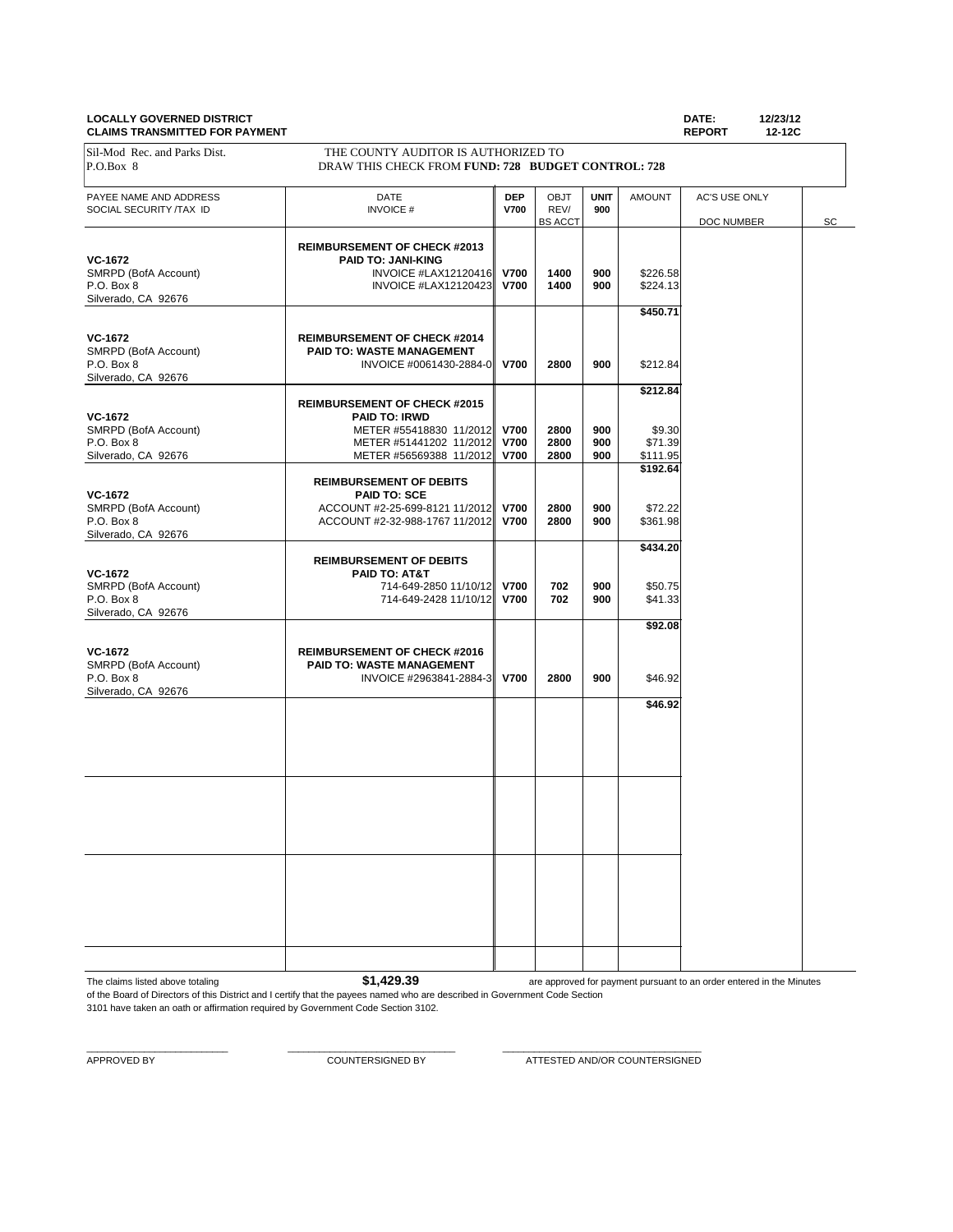

**SMRPD's Mission Statement - "To promote community well being** through programs and activities that protect, preserve and enrich the canyons' heritage, open space and unique way of life."

P.O. Box 8, Silverado California 92676 · www.smrpd.org

## MINUTES OF THE REGULAR MEETING OF THE BOARD OF DIRECTORS

## TUESDAY NOVEMBER 27, 2012 AT 7:00 PM

## AT THE SILVERADO COMMUNITY CENTER

## 27641 SILVERADO CANYON ROAD, SILVERADO 92676

## DIRECTORS STAFF

Greg Bates - President Aimee Bryer - Scc Director

Tom Smisek - Vice President Elizabeth Martyn - General Counsel

Ron Shepston – Secretary Bev Mileham - Admin. Assistant

Marty Weel - Treasurer Steve Reighart - Caretaker

Brett Peterson - Director Meghan Warner - Bookkeeper

## **MINUTES**

**Action Item) This document is available in PDF format a[t http://www.smrpd.org](http://www.smrpd.org/)**

## **CALL TO ORDER**

The meeting was called to order at 7:09 PM by Director Bates, who acted as chairperson.

## **ROLL CALL**

Directors, Bates, Smisek, Shepston, Peterson and Weel were present. Also Caretaker Reighart, Children Center Director Bryer and Admin. Assit. Mileham.

## **PUBLIC ATTENDANCE**

Jane Bove, Phil McWilliams, Hank Rodgers, Linda Unger, Kevin Topp, Dan Dulac, Lisa Collins, Wendy Hayter, Judy T. Myers, Chad Kearns, Linda Kearns, Mike Colgan, Chay Peterson, Pam (?) Linda May, Scott Breeden, Tyler Humphreys, Mary Schreiber, Dana Judd.

## **PUBLIC AND BOARD INPUT ON NON-AGENDIZED ITEMS-**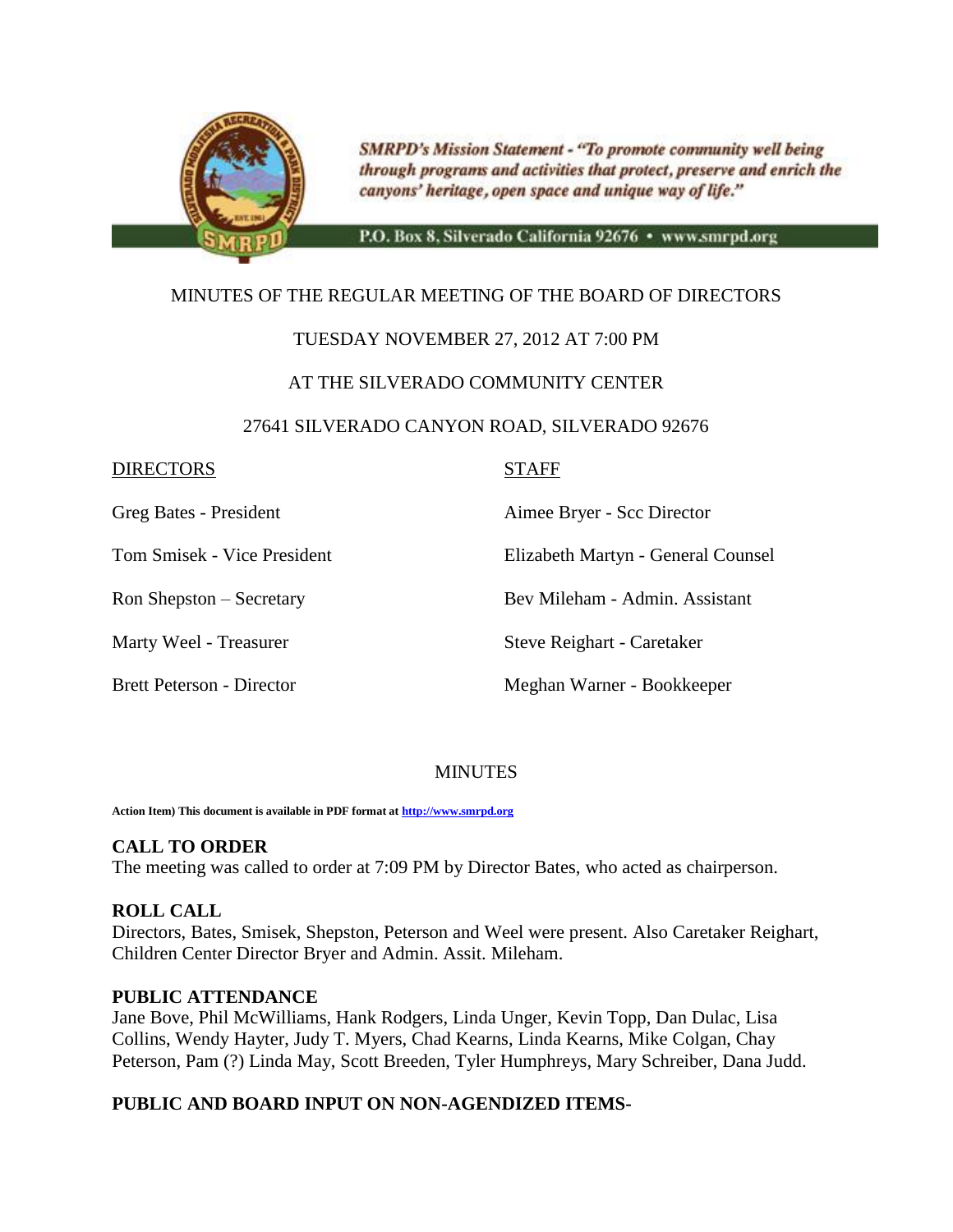## **No public or Board input**

## **CONSENT CALENDAR**

**1st ACTION: Director Peterson made a motion to approve the Consent Calendar and Minutes of October 23, and Correspondence. Director Weel seconded. Unanimously approved. 2 nd ACTION: Director Weel made a motion to approve Transmittal 11-12A, Directors compensation \$150 total. Director Shepston seconded. Unanimously approved. 3 rd ACTION; Director Shepston made a motion to approve Transmittal 11-12B, District Bills, \$4806.72 total. Director Peterson seconded. Unanimously approved. 4 th ACTION; Director Shepston made a motion to approve Transmittal 11-12C, Utility Bills, and reimbursements. Director Smisek seconded, Unanimously approved.**

Note: Director Shepston pulled out one tax bill from Trans. 11-12C to review, and will report later.

## **CHILDRENS CENTER DIRECTORS REPORT**

Director Aimee Bryer has been busy working on 3 grants for the Children's Center. A new garden is in the works thanks to Tyler Hymphreys. A community garden project is being discussed, and could begin in Spring. Fundraisers, Christmas in the Canyons, potluck dinner and Chili Cookoff.

## **OTHER DISTRICT BUSINESS**

( A ) Director Bates announced the new SMRPD Directors. They are, Lisa Collins and Chay Peterson. The Directors are all looking forward to working together.

**( B )** Director Shepston has been discussing trail locations with the St. Michaels Abbey. They are working on a more specific trail plan. Using GPS and contacting Trails 4 All are possibilities.

**( C )** Directors Shepston said discussions with the county about Saddleback Vineyards are still in the air. Director Bates wants to discuss trails for SMRPD with them.

**( D )** Director Smisek said Christmas in the Canyon plans are going well. It's a free event and open to the public. The publicity newpaper's are ready to be distributed. Finances for the project are looking good, the event is paying for itself with maybe a small profit to roll for next year.

**( E )** Lisa Collins and caretaker Steve Reighart have been discussing Modjeska Parks needs. Replacement parts for the play equipment and some type of ground cover under the play equipment is needed. Ideas were discussed, recycled rubber and wood chips, to name a few. Also there is a dog fece problem. A fence surrounding the play area could solve that. The community advertisement sign is in need of repair, or replacement. Talented Steve Reighart may be able save the district money by making one.

Capri may be contacted for their advise on the ground covering and fencing. A grant may be looked into to help to pay for these needed repairs etc. All of these issues will be discussed at the next meeting. An email may go out asking for the communities input.

**( F ) 5 th ACTION: Director Shepston made a motion to approve hiring Bob Johnson for the districts new Auditor in the amount of \$4000, for the 2011 - 2012 time period. Director Weel. Seconded. Unanimously approved**